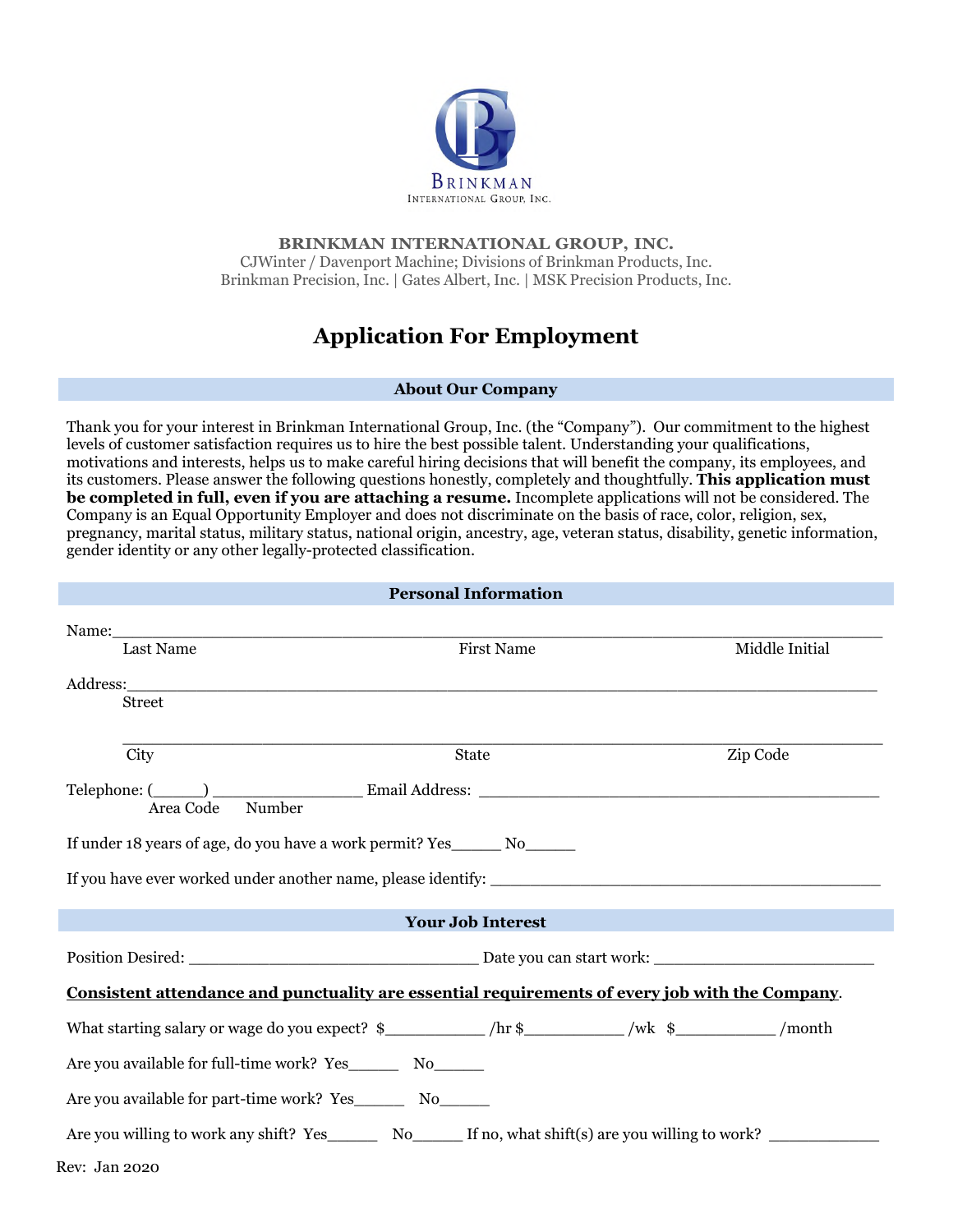| Are there any days and / or times of the week when you would not be available to work? Please specify:                         |                                    |                            |                               |  |
|--------------------------------------------------------------------------------------------------------------------------------|------------------------------------|----------------------------|-------------------------------|--|
|                                                                                                                                |                                    |                            |                               |  |
| Have you ever worked for this Company before? Yes_________ No_______ When? ___________________________________                 |                                    |                            |                               |  |
| Who was your supervisor?                                                                                                       |                                    |                            |                               |  |
|                                                                                                                                |                                    |                            |                               |  |
|                                                                                                                                |                                    |                            |                               |  |
|                                                                                                                                |                                    |                            |                               |  |
|                                                                                                                                | <b>Your Education and Training</b> |                            |                               |  |
| Please Circle Highest Grade Completed:                                                                                         |                                    |                            |                               |  |
| $1 \t2 \t3 \t4 \t5 \t6 \t7 \t8$<br>Grade School                                                                                | 9 10 11 12<br><b>High School</b>   | $1\ 2\ 3\ 4\ 5$<br>College | $1 \t2 \t3 \t4$<br>Trade/Tech |  |
|                                                                                                                                |                                    |                            |                               |  |
| Did you graduate? __________________________________What degree(s) do you have? ______________________________                 |                                    |                            |                               |  |
| What extracurricular activities did you participate in, or special skills did you acquire, at the above-circled school(s) that |                                    |                            |                               |  |
|                                                                                                                                | <b>Your Work Experience</b>        |                            |                               |  |
| Beginning with your present or most recent employer, describe your employment experiences below:                               |                                    |                            |                               |  |
|                                                                                                                                |                                    |                            |                               |  |
|                                                                                                                                |                                    |                            |                               |  |
| 1. Present or Last Employer:                                                                                                   |                                    |                            |                               |  |
| Address:<br><u> 1980 - Jan Barbara, martxa al II-lea (h. 1980).</u>                                                            |                                    |                            |                               |  |
|                                                                                                                                |                                    |                            |                               |  |
|                                                                                                                                |                                    |                            |                               |  |
| month / year month / year                                                                                                      |                                    |                            |                               |  |
| Description of Your Work and Responsibilities: __________________________________                                              |                                    |                            |                               |  |
|                                                                                                                                |                                    |                            |                               |  |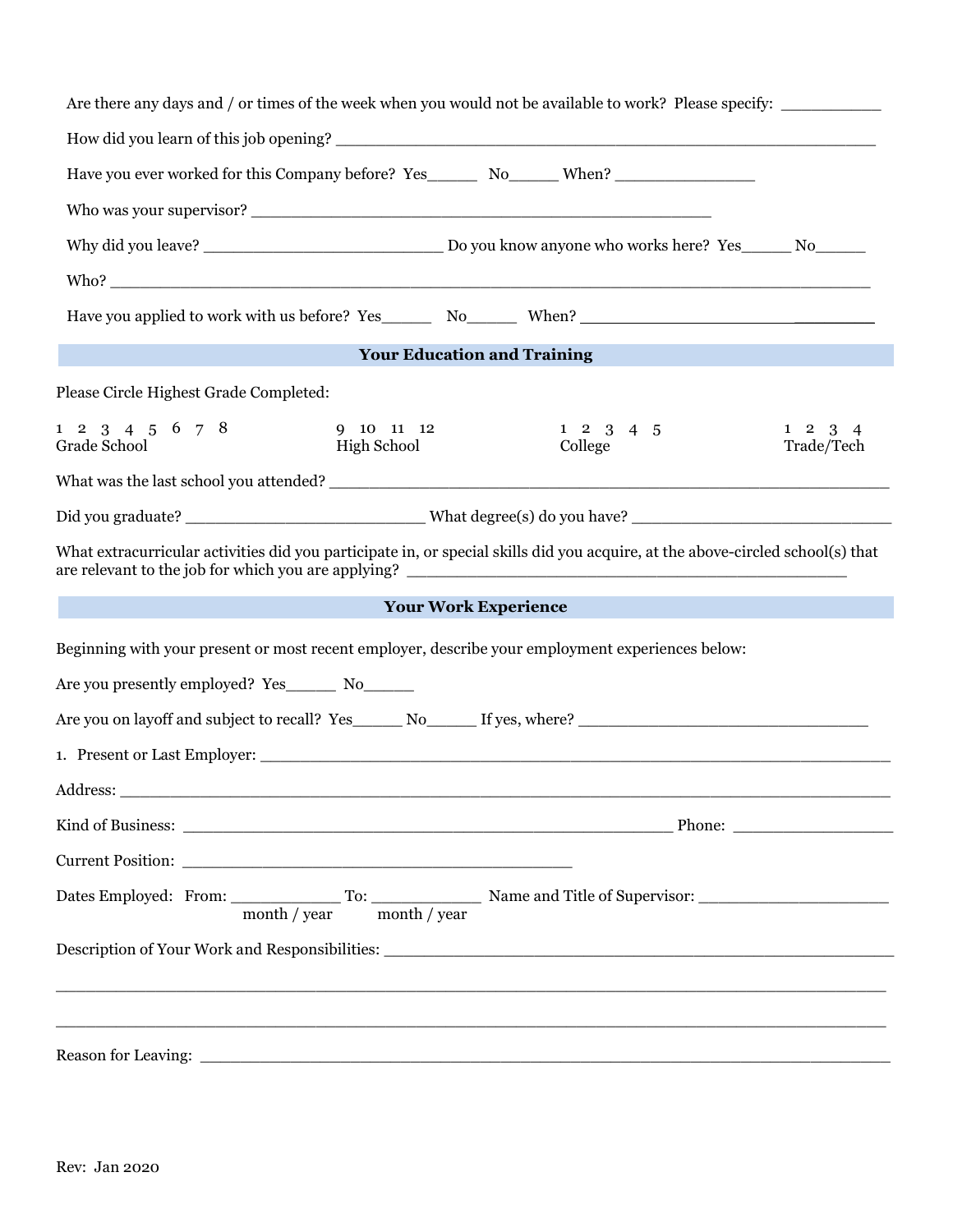| month / year month / year                                                                                                                                                                                                     |  |  |  |  |
|-------------------------------------------------------------------------------------------------------------------------------------------------------------------------------------------------------------------------------|--|--|--|--|
|                                                                                                                                                                                                                               |  |  |  |  |
|                                                                                                                                                                                                                               |  |  |  |  |
|                                                                                                                                                                                                                               |  |  |  |  |
|                                                                                                                                                                                                                               |  |  |  |  |
|                                                                                                                                                                                                                               |  |  |  |  |
|                                                                                                                                                                                                                               |  |  |  |  |
|                                                                                                                                                                                                                               |  |  |  |  |
|                                                                                                                                                                                                                               |  |  |  |  |
|                                                                                                                                                                                                                               |  |  |  |  |
|                                                                                                                                                                                                                               |  |  |  |  |
| <b>Personal Information</b>                                                                                                                                                                                                   |  |  |  |  |
| If you are hired, can you submit verification of your legal right to work in the United States? Yes_____ No____                                                                                                               |  |  |  |  |
| <b>Your Military Experience</b>                                                                                                                                                                                               |  |  |  |  |
| Completing this section of the application is optional. Leave this area blank if you do not wish to answer.<br>Have you ever been in the United States Armed Services? Yes_______ No______What branch? ______________________ |  |  |  |  |
|                                                                                                                                                                                                                               |  |  |  |  |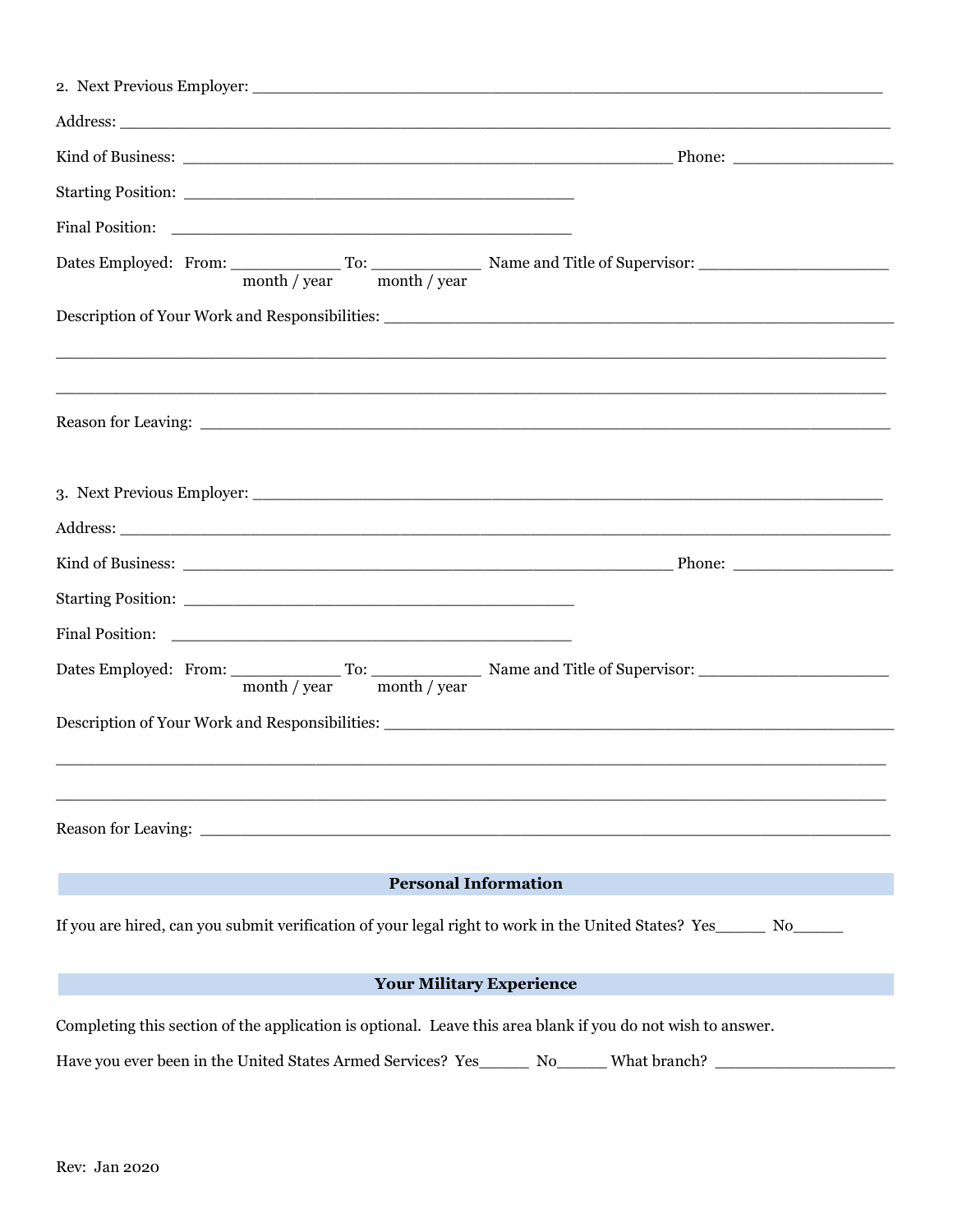Describe any skills you acquired in the Service that would be useful to the job for which you are applying:

| <b>The Vour References</b><br>a sa kacamatan ing Kabupatèn Kabupatèn Kabupatèn Kabupatèn Kabupatèn Kabupatèn Kabupatèn Kabupatèn Kabupatèn K |                                                                                            |  |  |  |  |
|----------------------------------------------------------------------------------------------------------------------------------------------|--------------------------------------------------------------------------------------------|--|--|--|--|
| Please do not list relatives or employers.                                                                                                   | List the names of any professional references who have known you for at least three years. |  |  |  |  |
|                                                                                                                                              |                                                                                            |  |  |  |  |
|                                                                                                                                              |                                                                                            |  |  |  |  |
|                                                                                                                                              |                                                                                            |  |  |  |  |
|                                                                                                                                              |                                                                                            |  |  |  |  |
|                                                                                                                                              |                                                                                            |  |  |  |  |
|                                                                                                                                              |                                                                                            |  |  |  |  |
|                                                                                                                                              |                                                                                            |  |  |  |  |
|                                                                                                                                              |                                                                                            |  |  |  |  |
|                                                                                                                                              |                                                                                            |  |  |  |  |

\_\_\_\_\_\_\_\_\_\_\_\_\_\_\_\_\_\_\_\_\_\_\_\_\_\_\_\_\_\_\_\_\_\_\_\_\_\_\_\_\_\_\_\_\_\_\_\_\_\_\_\_\_\_\_\_\_\_\_\_\_\_\_\_\_\_\_\_\_\_\_\_\_\_\_\_\_\_\_\_\_\_\_

#### **Please Read the Paragraphs Carefully Before Signing and Initialing After Each Paragraph**

### *By signing below and initialing after each paragraph, I certify that I have read, understand and agree to each of the following statements:*

All of the information I have supplied on this application is true, accurate and complete, to the best of my knowledge, and I have not knowingly withheld any information that, if known to the Company, would affect my application unfavorably. If I am hired by the Company, and if the Company discovers at any time during my employment that any of the statements or answers on this application are false, misleading or incomplete, I may be dismissed immediately from my job.  $\overline{\phantom{a}}$ 

This employment application will be considered active for ninety (90) days from the date below. If I want to be considered for a job with the Company after this period of time I must fill out another application. If hired, I understand that this application becomes part of my official employment record. In consideration of my employment with the Company, I agree to abide by all the Company's rules and regulations.

If I am extended an offer of employment, I agree to submit to a medical examination that may include testing for drugs or alcohol prior to beginning work with the Company and I understand that any offer of employment is conditioned upon passing such medical examination and/or testing. I understand that if I am employed by the Company, I may be required, when job related and consistent with the Company's business needs, to undergo a medical examination. I further understand that I may be required to submit to a test for the use alcohol and/or of illegal drugs at any time.